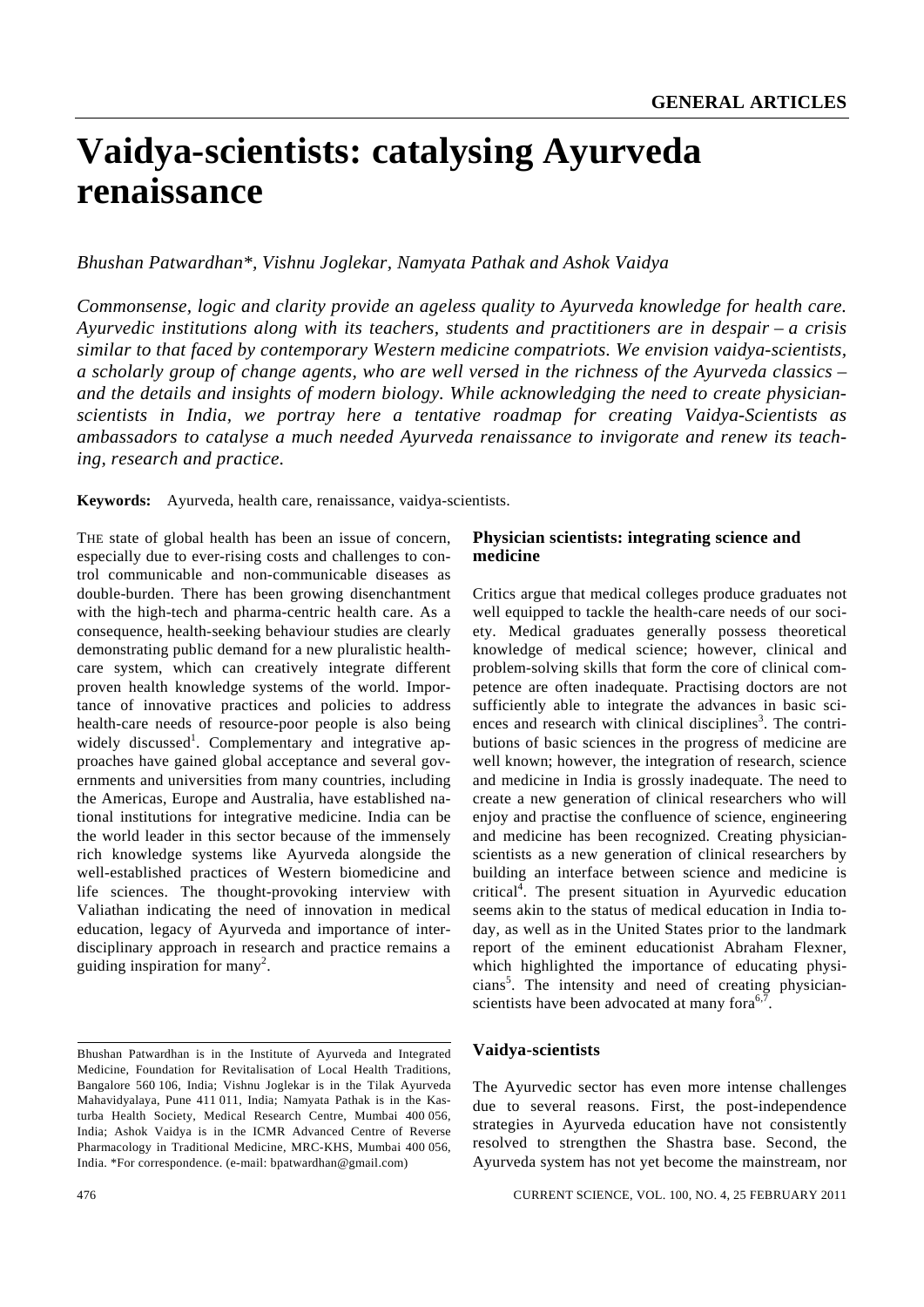does it coexist with modern medicine as in China<sup>8</sup>. Third, policy dominance favours modern medicine, leading to marginalizing Indian systems of medicine. This article highlights key issues related to education in the Ayurveda sector and tries to address possible resolutions through appropriate pedagogical approaches. The article also discusses the need to strengthen scientific insights and research components of the present curriculum to create qualified and knowledgeable vaidyas, who are equipped with a positive attitude, mindset and relevant skills of scientists<sup>9</sup>. A major exercise to reform the medical school and residency programme to educate physicians in the  $US<sup>10</sup>$  is relevant to create vaidya-scientists in India. We argue that educating Ayurveda physicians as scientists requires an innovative approach where traditional and modern pedagogies are balanced and appropriately blended.

## **The legacy of openness**

Historically, Ayurveda has been progressive and inclusive, adopting an integrative approach to other systems. As stated in *Charaka Samhita*, 'The science of life shall never attain finality. Therefore, humility and relentless industry should characterize your endeavour and approach to knowledge. The entire world consists of teachers for the wise. Therefore, knowledge, conducive to health, longevity, fame and excellence, coming even from an unfamiliar source, should be respectfully received, assimilated and utilized<sup>'11</sup>. Ayurveda and biomedical sciences share the same spirit of open and sincere scientific enquiry; yet their perspectives on the nature of the human and universe are different. Their basic philosophy, logic, ontology, epistemology and biomedical theories are distinct. Various *Darshanas* (dominant schools-of-thought systems), including *Sankhya*, *Nyaya, Yoga* and *Vaisheshika*, form the philosophical foundations of Ayurveda. Basic concepts like *Panchamahabhuta* and *Tridosha*, *Loka* and *Purusha* indicate that the holistic nature and macrocosm– microcosm continuum is central to Ayurveda.

 On the other hand, biomedical science uses Aristotelian logic and the reductionist approach to guide its propositions. Cellular and molecular biology govern its medical theories. These epistemological differences have resulted in a situation where each system needs discovering, verifying and structuring knowledge in a diverse manner. Ayurveda is basically pragmatic, systemic and holistic, whereas biomedical sciences have been theory-based, structural and reductionist<sup>12</sup>.

#### **Ayurvedic pedagogy**

In olden days Ayurveda teaching was mainly offered through a Gurukula system. Curiosity and research were regular aspects of learning from the masters. Holistic rationale, bedside explanations and the use of five Pramanas (described in later sections) to diagnose and treat disease are fine examples of pedagogical approaches<sup>13</sup>. Ayurveda has advocated four levels of teaching: *Adidhi* is the first step when information is just absorbed; the second is *Bodha* that involves deeper understanding and gaining knowledge; the third is *Acharana* meaning practice, and the fourth *Pracharana* meaning preaching, advocacy or dissemination of knowledge<sup>14</sup>. The problem lies in jumping from *Adidhi* to *Pracharana* without *Bodha* and *Acharana*, when teachers preach without practice.

 Such a systematic and profound pedagogical approach leads to the creation of well-trained Vaidyas in the Gurukula system. Understanding, preserving and adopting rich practices from living traditions like Ashtavaidya of Kerala are also important $15-17$ . The challenges to pedagogy are intensified, especially due to the feasibility issue for the growing large number of Ayurvedic colleges. One path envisaged is to first train the selected faculty through a residential and on-line fellowship programme for vaidya-scientists. The trained faculty could then transfer the positive aspects of the Gurukula system to their respective colleges. This would enhance the original Ayurvedic pedagogy, at the same time enriching the future education and human resource development efforts.

#### **Ayurveda education: present status**

The development of Ayurveda education from 1870 to 1970 has witnessed several policy reversals by various Government committees. The Central Council for Indian Medicine (CCIM) was constituted by an Act of Parliament in 1970 and the Ayurveda curriculum was made uniform across the nation. Yet, today, Ayurveda education is in a state of crisis. The Department of Ayurveda, Yoga, Unani, Siddha and Homeopathy (AYUSH) is concerned that the majority of qualified Ayurvedic practitioners have resorted to practising Western medicine. The confidence to practise *shudha* Ayurveda seems to be slowly building, but is far from satisfactory. Efforts are underway at multiple levels to bring about reforms. Over 500 Ayurveda teachers have suggested a variety of changes in the curriculum during a recent workshop in Bangalore, which are under active consideration of the CCIM (http://www.ccimindia.org/colleges\_status\_ayurveda 2010-11.php).

 Most Ayurveda institutions are teaching schools with meagre research infrastructure or activities. The infrastructure, both physical and human resources, is below the required levels in majority of these institutions. In 2010–2011, CCIM recommended that not more than 100 Ayurveda colleges be permitted for undergraduates or postgraduate studies<sup>18</sup>. Students barely receive appropriate training in modern tools like biostatistics and bioinformatics. The transformation from the earlier Gurukula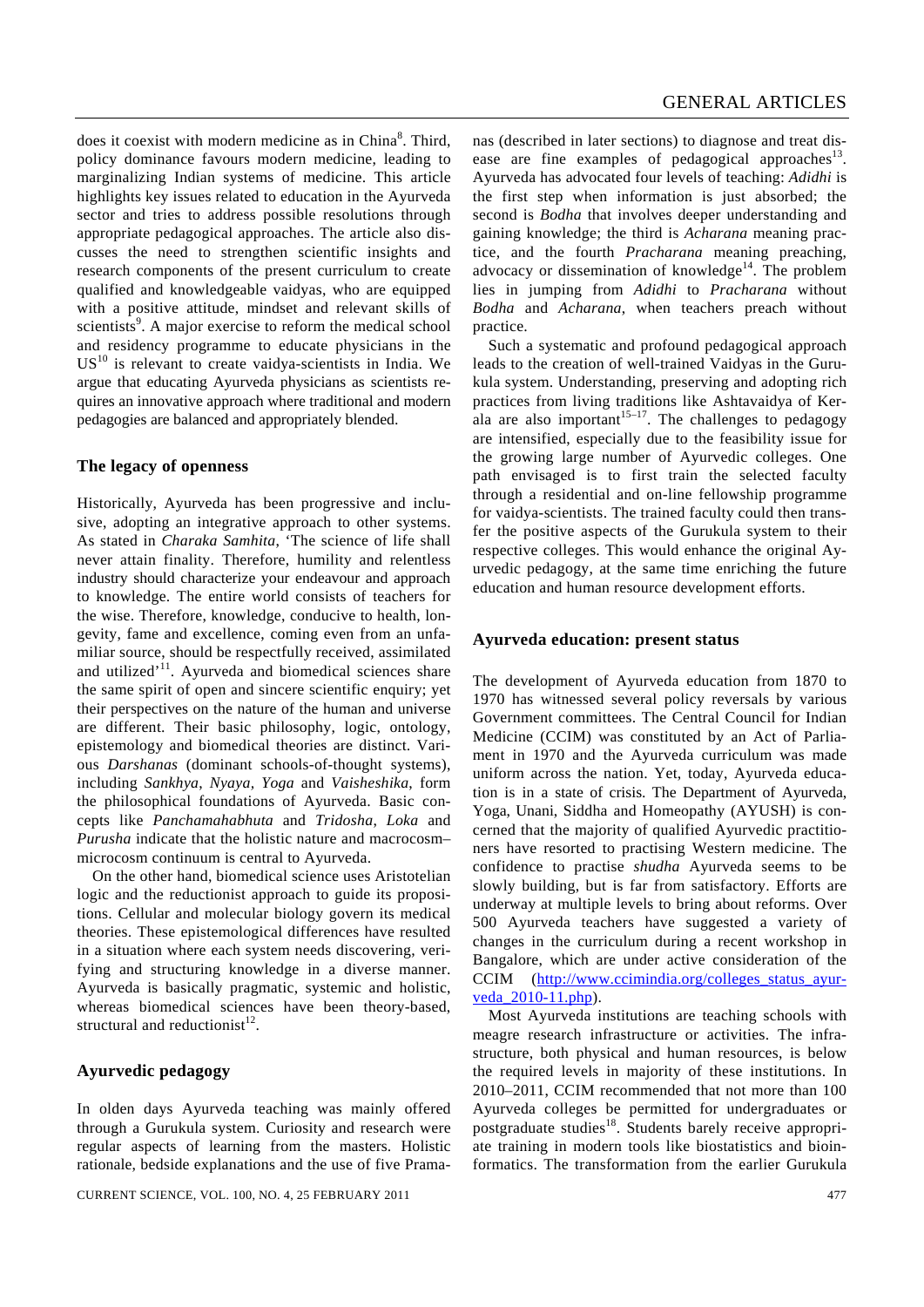### GENERAL ARTICLES

system to the present-day colleges producing thousands of Ayurveda graduates has led to significant pedagogic distortion. With over 240 colleges now offering Bachelor of Ayurvedic Medicine and Surgery (BAMS), and nearly 100 graduate colleges offering Doctor of Medicine (MD) in Ayurveda, the state of education, training and research is far from satisfactory. To stem this decline, Ayurveda teachers need to be adequately trained in clinical skills, research methods and documentation rigour<sup>18</sup>.

 The present-day education appears to have not only segregated the cultural and traditional pedagogy practices, but has compromised the link between research and teaching. Ayurveda graduates, who play an important role in India's primary health care delivery system, are inept at basic clinical examination and skills<sup>19</sup>. There is urgent need to transform the theory-oriented and textbookdominated teaching into clinically-oriented practical train $ing^{20}$ . If classroom-based teaching transforms into patient-centric co-learning, it would motivate students towards a lifelong passion for self-learning.

 An interface between Ayurveda Shastra and biomedical sciences is necessary for creative dialogue amongst medical professionals of different systems of medicine. Unfortunately, most students lack also a theoretical foundation in either of the above. There is lack of exposure to contemporary advances and to disciplines like public health, cell biology, epidemiology, biomedical engineering, pharmaceutics, clinical pharmacology, immunology and pharmacogenomics amongst others. In view of the exciting potential and synergy of the seemingly contrasting medical systems, a new cadre of 'vaidya-scientists' is needed<sup>9</sup>.

#### **Gurukula to Kulaguru: a tradition in transition**

The traditional Gurukula system involved close and significant interactions between a 'Guru' (teacher) and his 'Shishyas' (students), providing the latter with unique opportunities for imbibing the teacher's virtues, learning style and clinical experiencing of Ayurvedic verities. On the other hand, the present university system led by the Vice-Chancellor as Kulaguru, focuses more on value of the 'seat time' and memory recalls as measures of academic rigour, rather than actual learning and personality growth as the gold standard. Buildings, departments and clinics are organized more for regulatory compliance, with insufficient evidence supporting their practical use. The earlier rigour and spirit of scientific inquiry for discovery are largely missing in Ayurveda education and practice.

Flexner's report<sup>5</sup> of 1910 is relevant even today because it proposed a unique model of medical education connecting research and practice. In a critical review following recommendations of this report, many American medical schools were found to be lacking this required standards and nearly half the number of such schools were merged or discontinued. The report also concluded that there were too many medical schools in USA, and that too many doctors were being trained. India's situation is seen similar following the National Knowledge Commission Recommendations on Education<sup>21</sup> and the Yash Pal Committee Report<sup>22</sup> that led to a critical review of the Deemed University system<sup>23</sup>. As a consequence, regulatory reforms involving the University Grants Commission, the All India Council for Technical Education, the Medical Council of India, CCIM and other such councils are under active consideration at the highest  $levels^{24}$ .

 Earlier efforts towards integrative education in Ayurveda were half-hearted leading to 'integrated' medical practitioners with qualifications like GFAM and BAM&S, who primarily practised allopathy, and focussed on the use of injections and antibiotics. There is an urgent need to rediscover the right approaches to reform and strengthen the quality of education in AYUSH systems. Experiences and learning from Gurukula and Kulaguru systems must be considered and evaluated for their adoptability vis-à-vis the large number of Ayurvedic institutions. For this purpose, the Gurukula and Kulaguru systems are compared and contrasted in Table 1 for a judicious discussion of the plausible points in training vaidya-scientists: first for the faculty and later for students. The exercise is not meant for mere revivalism, but for a genuine renaissance in Ayurvedic education, services and research.

 The process of dynamic integration of new knowledge in Ayurveda has slowed down during the last two centuries. In contrast, modern medicine has evolved rapidly, embracing new technologies, drugs, reliable diagnostics and therapeutic options. Pedagogies which connect the concepts and theories of Ayurveda with those of biomedical science to achieve state-of-the-art integrated outcomes in diagnostics, prognostics and therapeutics, are much needed.

### **Pedagogies for conceptual understanding:** **strengthening the Shastras**

Ayurvedic pedagogy has a complex challenge for inculcating a deeper understanding of the Shastras as well as to transmit the concepts of scientific basis of decisions at the bedside. Clinical problem-based learning would strengthen the Shastra base vis-à-vis clinical scientific make-up. The reaffirmation of their past legacy is in no way mutually exclusive to scientific preparation for meeting future technological challenges. Education in Ayurveda requires planned approach from the pre-secondary level for students with positive attitudes and inquisitiveness towards Shastra and science. Knowledge of Sanskrit and correct understanding of the basic principles, logic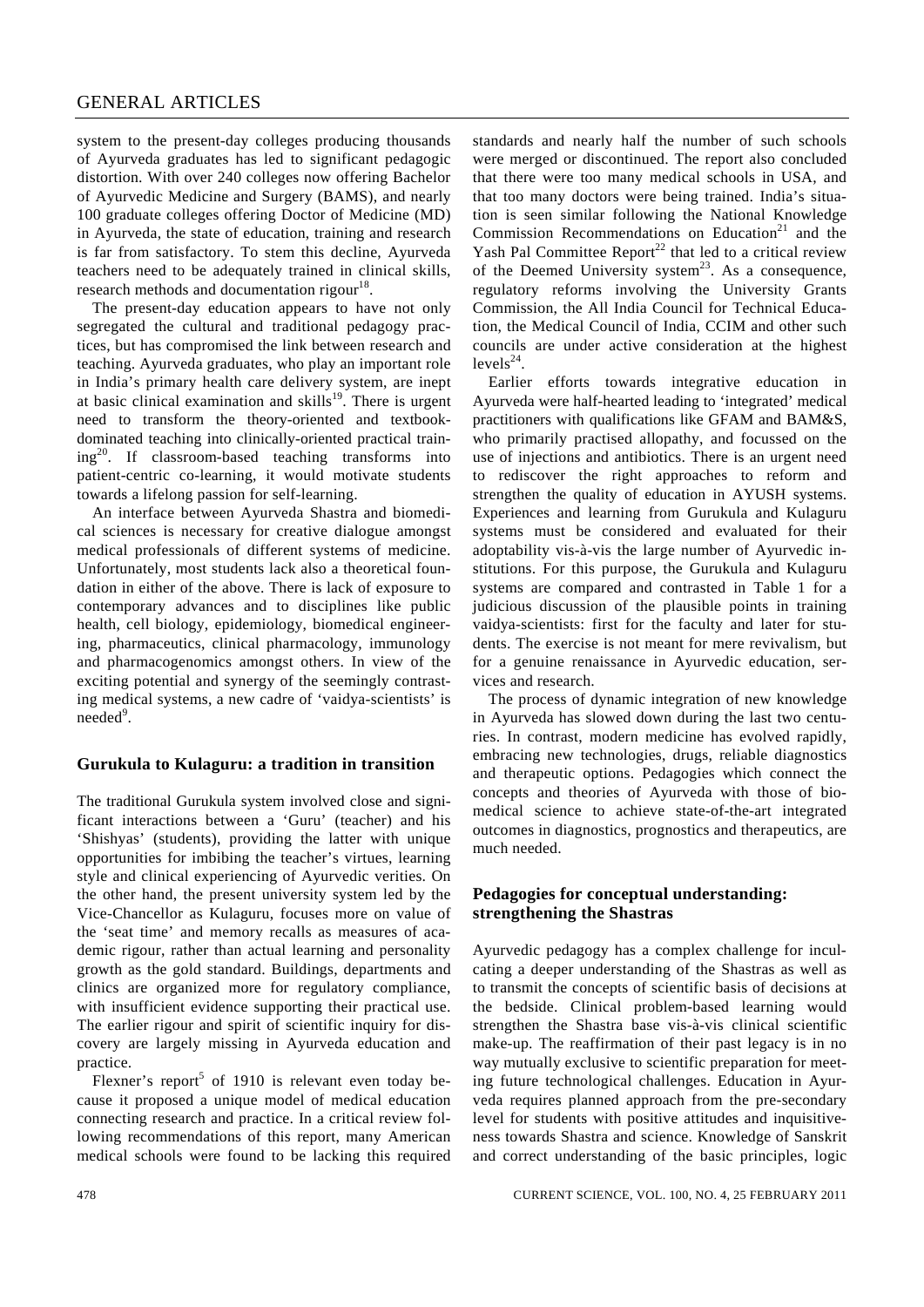| Gurukula                             | Kulaguru                            |
|--------------------------------------|-------------------------------------|
| Master-disciple relationship         | Teacher-student requisite           |
| Spontaneous life-oriented learning   | Structured teaching of syllabus     |
| Personality and individual potential | Uniform and mass education          |
| Philosophy lineages                  | Technical expertise                 |
| Shastra-based adhyayan               | Humanities/sciences-based adhyapana |
| Ethical growth                       | Professional excellence             |
| Compassion: driving force            | Commercial success: key motivation  |
| Yogic calmness                       | Competitive stress                  |
| Harmony with nature                  | Disenchantment                      |
| Curiosity and creativity             | Conformity and imitation            |

**Table 1.** Comparison between Gurukula and Kulaguru systems

and philosophy should be transmitted primarily through a detailed study of *Brihat-trayi* using *Adhyayana*, *Adhyapana* and *Tadvidyasambhashana*.

 An overall understanding of Ayurveda presents challenges due to an inadequate foundation in the Shastras. Three basic texts of Ayurveda, *Charaka*, *Sushruta* and *Vagbhata*, have a complex structure making their contents difficult to integrate sequentially, without the capacity to correlate with Shastric fundamentals. It is left to the student to figure out how the content in one domain relates to that in another, and how both relate to patient care. The study of *Tantra yukti*25, neglected in the present curriculum, should be made compulsory since it holds solutions to complexities of this kind by providing keys to linkages connecting one term or sutra to others, and their interrelationships. It thus generates a holistic understanding of the subject in a clinically comprehensible manner.

 Problem-based learning (PBL) is another better education tool at the postgraduate level. Rather than passive teaching, it is important to create an environment where students can actively learn problems on hand from Shastric deliberations. PBL is participatory, distributive and implemented in small groups, and empowers students to engage in self-directed clinical learning to promote collaborative team efforts in problem-solving<sup>26</sup>. Such a model may also facilitate development of shared learning and reasoning strategies, which are widely used by physicians in sophisticated resolution of clinical challenges $^{27}$ .

#### **Pedagogies relevant to evidence-orientation**

Research is the prime need of contemporary Ayurveda. However, scientific inputs should conform to the principles and philosophy of Ayurveda. Research should focus on the science of Ayurveda, rather than just scouting for new drugs or materials. Such research requires teamwork between scientists and vaidyas based on truth and trust. Ayurvedic research methodology requires a 'whole system approach', with protocols evolved through intense interface with modern science. Ayurveda needs research designed to study fundamental concepts as well as treatments<sup>28</sup>.

 Ayurveda is an experiential science. In olden days students used to attain clinical skills through observation and follow the clinical practice of their masters. The practice of Ayurveda was founded on knowledge verified by five *Pramanas* as a path to knowledge. *Apta* involves an unbiased and intuitive acquisition of knowledge from the masters by a prepared and receptive mind of the student. *Pratyaksha* involves observational and objective data from the senses or their extensions, in the form of clinical or experimental findings. *Anumana* derives evidence from constant association, correlation and hypothesis. *Upamana* involves associative conjunctors, similies and analogies. *Yukti* covers intelligently designed interventions to test ideas and generate observations for deriving facts.

 These *Pramanas* constitute a major component of epistemology in Ayurveda. This pragmatic and robust approach can ensure novel paths to validity and scientific rigour28. Use of these *Pramanas* was directed towards resolving clinical as well as research problems. Relevant weightage to *Pramanas* should be a pre-requisite to developing appropriate research methodology in Ayurveda<sup>30</sup>. According to Lasagna<sup>31</sup>, the founder of clinical pharmacology, traditional systems require a 'different kind of evidence' than the hierarchy of evidence in modern medicine. Ayurvedic statistics has been proposed as a new discipline based on *Pramanas*, falsifiability theory and three modes of validity – consensual, congruent and concurrent<sup>32,33</sup>

#### **Pedagogy for clinical skills**

The importance of theoretical knowledge, developing mastery over clinical skills and the relationship between the two are highlighted in classical texts. Sushruta, the master of ancient surgery, repeatedly lays emphasis on expertise and skills before entering into real clinical situations $34$ . Pedagogies for practice and performance generally allow learners to practise clinical skills and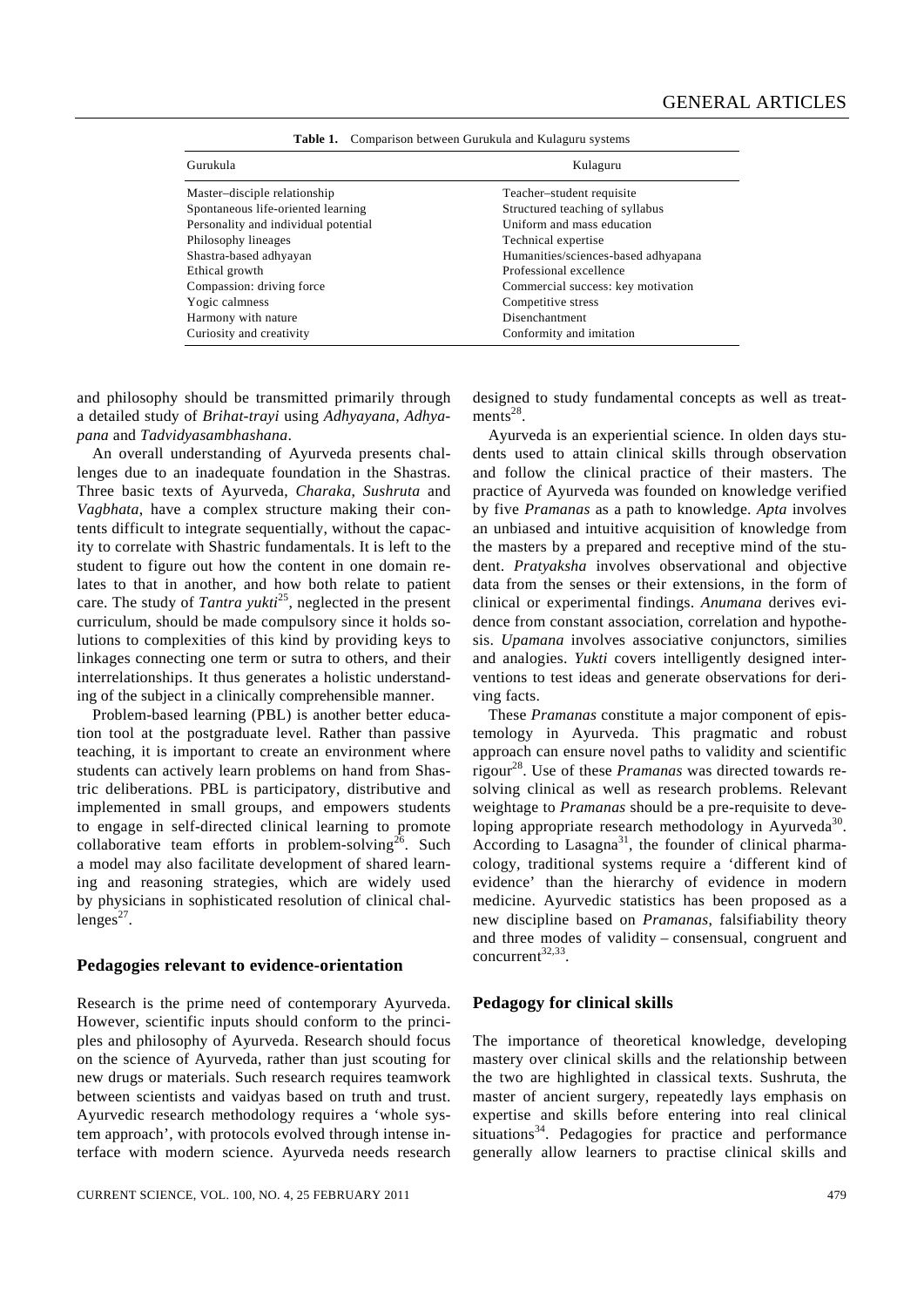procedures in realistic situations, but with more time, less risk, better and more important feedback $10$ . However, the present curriculum lays too much stress on acquisition of knowledge rather than development of skills.

 Students these days find it difficult to make diagnosis based on Ayurveda, as they are neither deeply trained in *Nidan Shastra* nor the rigour of history and head-to-toe examination as in modern examination. These limitations are further compounded because of non-corroboration of the physical findings by objective imaging, endoscopy, and investigative markers. Students use modern diagnostic techniques without grasping the basis of the tests and their clinically relevant interpretations. They need to be well trained to intelligently adapted integrative use of modern technologies and diagnostic techniques to observe and study the links between the findings and Ayurvedic correlates.

 The need is thus for skill-based programmes that not only comply with the present-day demands, but align themselves with the philosophies of Ayurveda. Emphasis must also be laid on developing skills in human resource management, communication and leadership qualities. Introduction of simulators might be considered for developing expertise in the kind of performance skills delineated by Sushruta. In undergraduate medical education, simulators are particularly useful for developing basic psychomotor skills in routine situations for familiarizing learners with specific equipments and technologies, and for practising communication skills and roles in interprofessional teams. However, to provide such resources to thousands of students in Ayurveda colleges where basic facilities are also not adequate will remain a great challenge. However, this needs to be addressed by proper advocacy, influencing policy making at the highest level. Assessment of logical understanding and learning through experiment, and experience and practice in laboratories and clinics should be given priority over mere tests of memorization. The purpose of being immersed in texts should not just be to understand concepts and theories, but also to ensure that physicians learn to use scientific reasoning and reflect learning in clinical set-ups.

#### **Pedagogies for inquiry and innovation**

Enquiry and investigation have remained the major strengths of the Indian system since ancient times, where questioning and differences of opinion between authorities were exemplified by Nachiketa and Prahlad. However, the modern education system has greatly compromised the environment where students can ask critical and uncomfortable questions or challenge the teacher's interpretations. In the Gurukula system, apart from yogic development of the mind, memorization of texts, and service to the guru, teaching was mainly in the form of catechism: questions and answers between the student and guru. This reinforced the curiosity of the student, promoted group learning and on occasions led to exploring the limits of knowledge. The required pedagogies were spontaneous and inherent in the Gurukula system.

 Development of such a questioning mindset is an essential aspect of physician training, as much as inculcating lifelong learning, motivation to heal, and commitment to professional excellence. In medical education, pedagogies that inculcate such attitudes, knowledge and skills are inclusive of PBL and mentoring relationships. These provide models for long engagement with clinical, academic and research activities. The latter are also supported by research conferences, workshops and appropriate dissertations and theses. Clinical grand rounds on unusual cases can challenge students to explore research perspectives, or push the limits of their clinical understanding. Interactions with peers will stimulate them to search for new or alternative approaches to new knowledge to manage challenging aspects of patient care.

 The present Ayurveda education system does not include the scope for critical analysis and innovation practices. As a result, it has pushed to the back seat the thrust for imparting deeper knowledge and understanding of medicine and medical practice, limiting the aspirations of students to examination outcomes, literally stunting their minds. The teacher is the foundation stone for any system of education. The Gurukula system imparted a bond of understanding between the shishya and guru. The teacher knew the strengths and weaknesses of all his pupils and worked with them. Emphasis was on developing student inquisitiveness. Unfortunately, many Ayurveda college teachers are not sufficiently motivated towards Ayurveda practice and have limitations to induce enthusiasm for deeper understanding in students. We need to produce physicians capable of, and intent on, generating new knowledge, and helping further progress of the Shastras and science. Curricular reforms, appropriate methods of selection and adequate training in teaching techniques would go a long way towards improving the quality of teaching  $35$ .

#### **Pedagogy for development of professionalism**

Ayurveda has described in detail the desired qualities of its students, teachers and physicians. The code of ethics and conduct of physicians form the foundation of a responsible and competent healer. Psychosocial developments realizing the innate potential of students play a vital role in shaping future physicians. Vaidya profession also demands more responsible and humane values and attitudes. It involves far more than cultivating moral and ethical reasoning. It involves awareness of individual beliefs, emotions and values, and also of how these influence interpersonal interactions, and, finally the patients' well-being. The same was reflected in teaching under the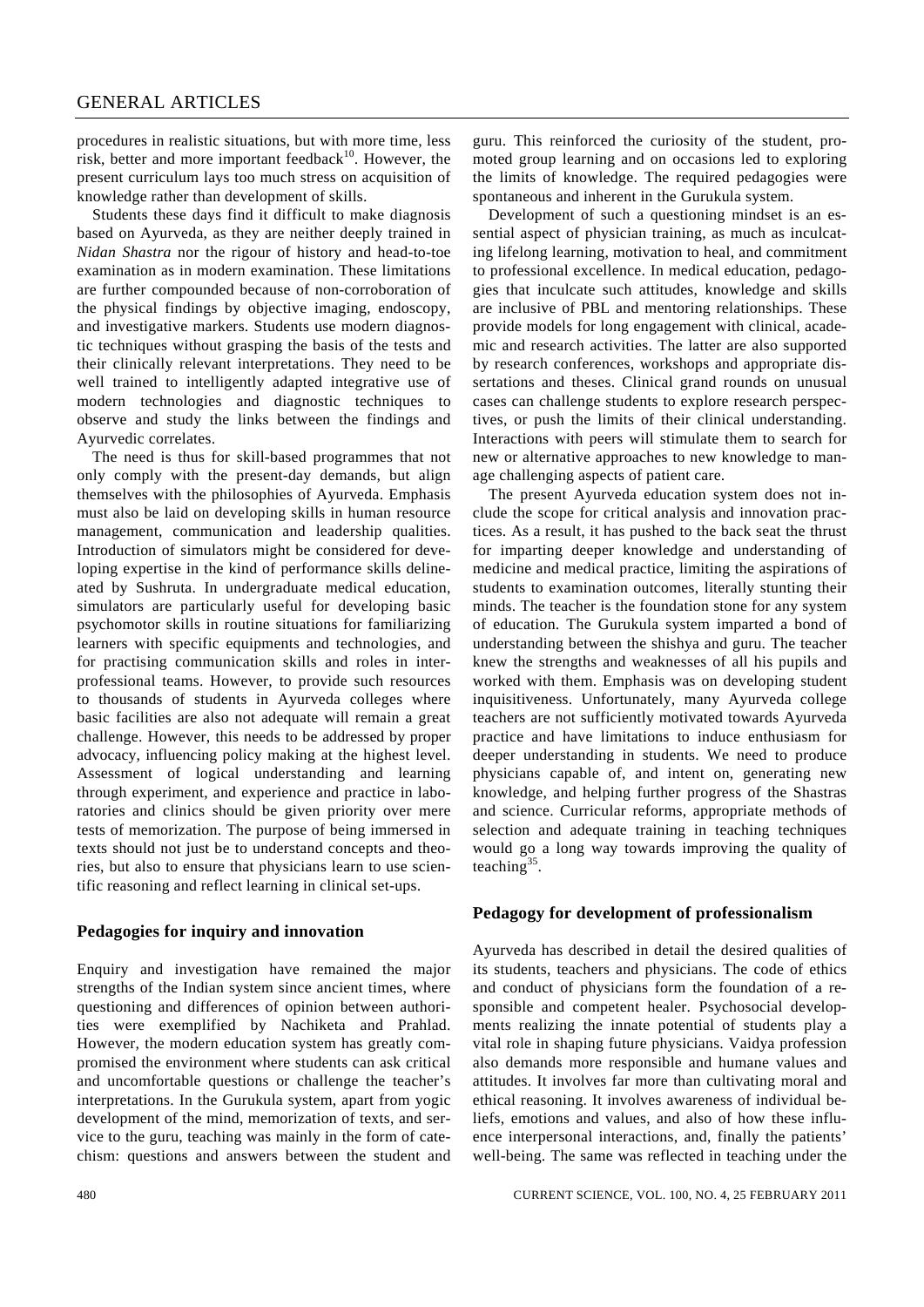Gurukula system. The guru not only noted the academic development of the student, but also played his role in developing a perfect human being. The selection process was stringent wherein physical, mental and spiritual qualities of the student were carefully scrutinized. Evidently they realized the importance of creating caring, compassionate, resilient and altruistic physicians for the benefit of society. It is critical to medical education to promote development of such ideal habits of thought, feeling and action so that students learn to manifest the qualities of a 'compassionate, communicative and socially responsible physician'.

 In the present situation, these aspects of values have been ignored. Even policy makers have failed to identify the importance of such professional habits, and the curricula have failed to reflect them. Insufficient contact with positive role models has decreased awareness about such values, as has a lack of opportunity for students to reflect on and learn professionalism. Incorporating themes related to ethics and professional standards in the curriculum is an urgent need. Teachers should become role models on such issues and encourage empathy and concern for patients to reinforce development of professional values. There can be sessions wherein Ayurvedic professionals could share with students their real-life experiences as to their leadership in clinical practice. The final assessment of students should include professionalism and attitudes that form essential traits of any health professional.

## **Perspectives for the future: sketch for a vaidya-scientist**

Training young Ayurveda teachers as vaidya-scientists to work as agents of change is an urgent need. Vaidyascientists need rigorous training in the Shastras, science and medicine along with exposure to appropriate research methodology. With more than 700,000 vaidyas, clinical research in Ayurveda offers an excellent opportunity for new knowledge and bedside observations. Emphasis on clinical research has to be broad-based. Rather than the narrow application of medical statistics, based on probability theory, we have to explore other modes of validity. Ayurveda laid great emphasis on consensual validity amongst experts. The experts who founded and advanced Ayurveda were called Aptas, which implied 'niharajas tamaha' (adepts who had no bias and were selfrealized souls). This consensus approach is different from agreement amongst so-called authorities, who often express their views based on personal experience and bias. Presently, it is a practice at many scientific societies and bodies to call for consensus conferences to evolve a majority agreement for interventions when peers disagree<sup>36</sup>. We have to reactivate the 'apta tadvidya sambhasha' (an intellectual dialogue among experts similar to consensus

CURRENT SCIENCE, VOL. 100, NO. 4, 25 FEBRUARY 2011 481

conferences) on selected challenging areas. The congruent mode of validity will address Ayurvedic as well as biological evidence based on plausibility in *in vitro* and *in vivo* experimental models of a disease or the target features. Finally, the concurrent validity in humans would utilize new approaches like Ayurvedic pharmacoepidemiology, reverse pharmacology and systems Ayurveda (Figure  $1$ )<sup>9</sup>. This approach promises to address the urgent need for translational research in Ayurveda<sup>37</sup>.

 We need young teachers to understand and convey the importance of rich concepts like *samsodhana karma*, *panchakarma* and other concepts like *rasa*, *guna*, *virya*, *vipaka*, *prabhava*, *dosha*, *dhatu*, *bala*, *agni*, *ama*, *srotas*, *rasayana*, *ojas*, to more profound ones like *tanmatra*. Also ways of converting these into suitable experiments in humans and model organisms, which are consistent with the philosophy of Ayurveda and Vedic knowledge to reveal the tissue, cellular and sub-cellular descriptors.

 In recent years, Ayurveda, being at the centre of global attraction, is seen by health scientists as a new hope for health care. We observe an increased acceptance of scientific papers, increased number of patents filed and increased cross-specialty collaborations in Ayurveda<sup>38</sup>. To meet these challenges and the growing expectations, we need to create highly motivated knowledgeable human resource in Ayurveda. As a first step, it is important to empower young teachers and researchers from Ayurveda colleges and institutions. A rigorous training programme is needed to carefully select faculty who have already demonstrated a high level of scholarship, innovation and research potential. These vaidya-scientists can become



**Figure 1.** Recently explored correlation of Ayurveda and modern science through bridge disciplines.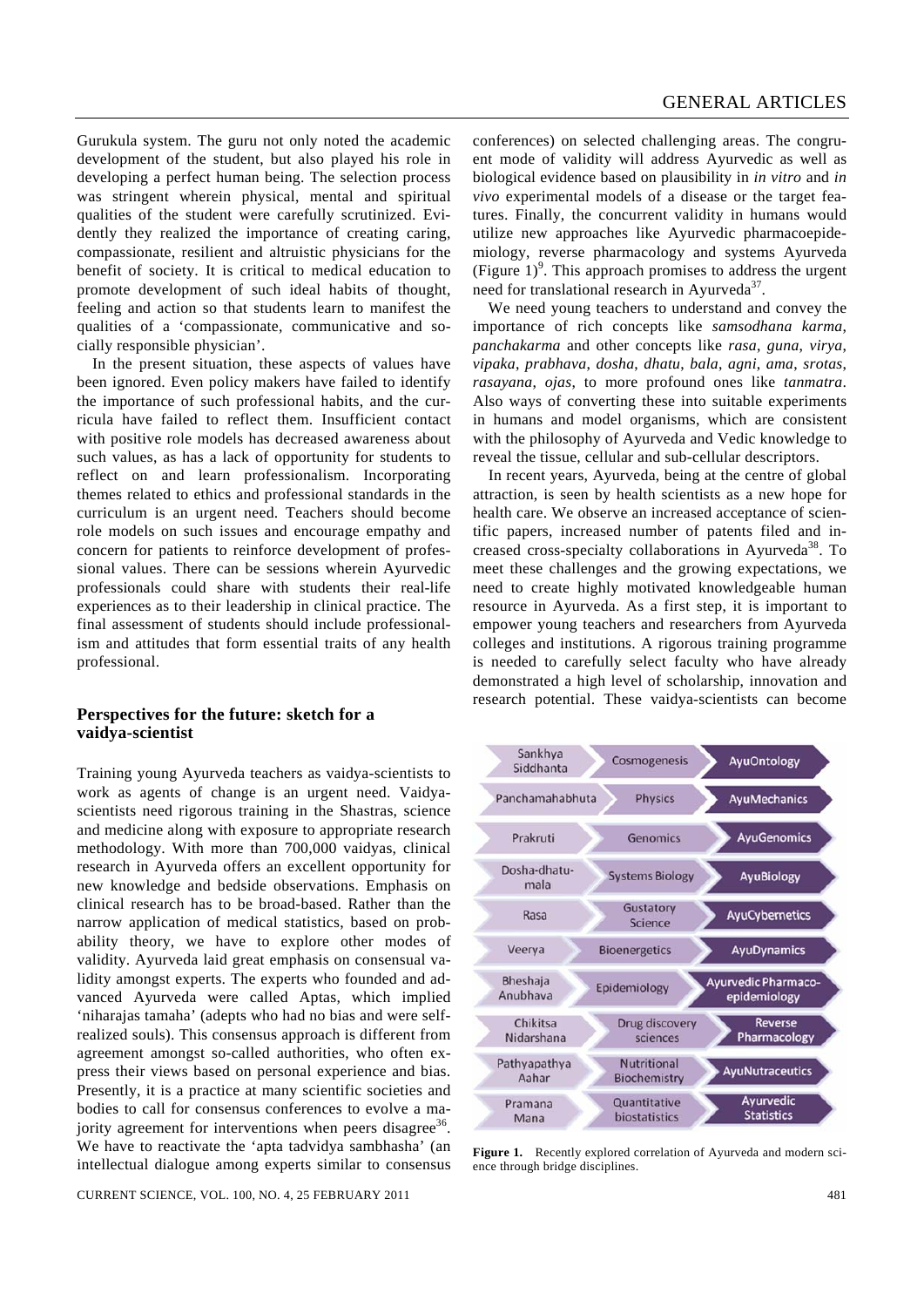# GENERAL ARTICLES



**Figure 2.** Requisite attitude, skills and knowledge for a vaidya-scientist.

agents of change and ambassadors of Ayurveda, who would carry forward the great legacy. The vaidyascientists need to be mentored by the best available scholars and professionals of Shastra and science. Development of appropriate knowledge, attitudes and skills will be vital (Figure 2). Deeper understanding of *Brihatrayi* and exposure to contemporary commentaries as available in a series of legacy of Charaka, Sushruta and Vagbhata will also be important<sup>39–41</sup>. This would help the vaidya-scientists to get acquainted with the current status of bridge disciplines. Thus, if we are able to carefully select and train a reasonable number of vaidya-scientists as agents of change, they will be able to assume such leadership in future. These ambassadors of Ayurveda can certainly initiate the much awaited renaissance in this system of medicine<sup>42</sup>.

- 3. Sood, R. and Adkoli, B. V., Medical education in India problems and prospects. *J. Indian Acad. Clin. Med*., 2000, **1**(3), 210–212.
- 4. Balaram, P., Science and medicine: building an interface. *Curr. Sci*., 2010, **99**(9), 1157–1158.
- 5. Flexner, A., *Medical Education in United States and Canada*, Carnegie Foundation for the Advancement of Teaching, New York, USA, 1910.
- 6. Goldstein, J. L., On the origin and prevention of PAIDS (Paralysed Academic Investigator's Disease Syndrome). *J. Clin. Invest*., 1986, **78**, 848–854.
- 7. Rosenberg, L. E., Physician-scientists endangered and essential. *Science*, 1999, **283**, 331–332.
- 8. Patwardhan, B., Warude, D., Pushpangadan, P. and Bhatt, N., Ayurveda and traditional Chinese medicine: a comparative overview. *Evid.-Based Complement. Altern. Med*., 2005, **2**(4), 465– 473.
- 9. Vaidya, A. D., An advocacy for vaidya-scientists in Ayurvedic research. *J. Ayurveda Integr. Med*., 2010, **1**, 6–8.
- 10. Cooke, M., Irby, D. M. and O'Brien, B. C., *Educating Physicians: A Call for Reform of Medical School and Residency.* The Carnegie Foundation for the Advancement of Teaching, Jossy-Bass, Stanford, CA, USA, 2010.
- 11. Charaka Samhita, Vimansthan 8/14.
- 12. Shankar, D., Conceptual framework for new models of integrative medicine. *J. Ayurveda Integr. Med*., 2010, **1**, 3–5.
- 13. Vaidya, A. D. B. and Raut, A., *Evidence-based Ayurveda–Sorting Fact from Fantasy, Ayurveda and its Scientific Aspects*, AYUSH– CSIR Publication, New Delhi, 2006, pp. 1–39.

<sup>1.</sup> Mashelkar, R. A., Patwardhan, B. and Sengupta, S., Emerging innovation practices and policies for health care needs of resource poor people. *Global Forum Update Res. Health*, 2009, **6**, 151– 156.

<sup>2.</sup> Yadugiri, V. T., The evolution of a surgeon and innovator: M. S. Valiathan. *Curr. Sci*., 2010, **99**(7), 875–881.